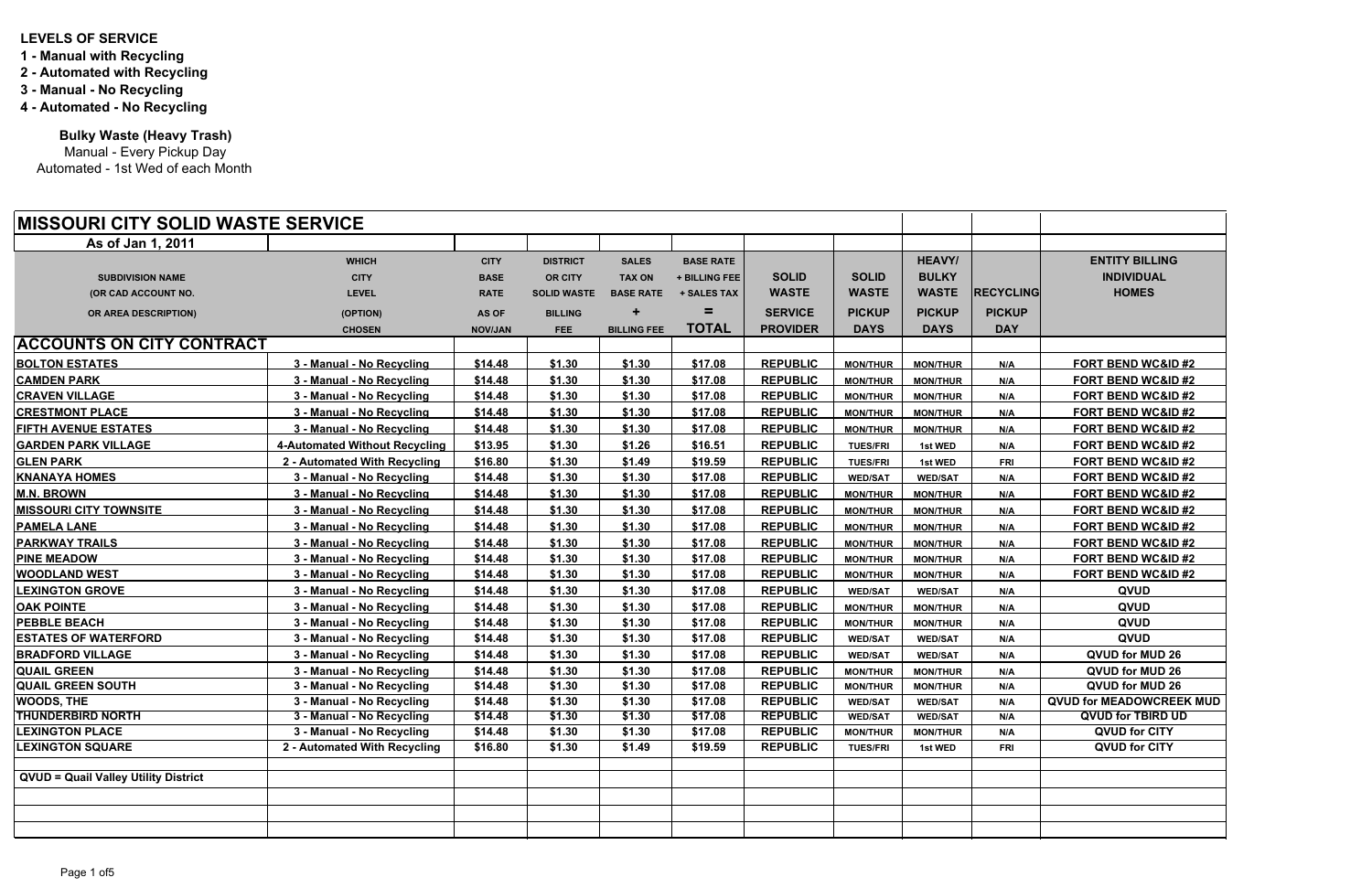| As of Jan 1, 2011                               |                              |                |                    |                    |                  |                                |                   |                            |                  |                               |
|-------------------------------------------------|------------------------------|----------------|--------------------|--------------------|------------------|--------------------------------|-------------------|----------------------------|------------------|-------------------------------|
|                                                 | <b>WHICH</b>                 | <b>CITY</b>    | <b>DISTRICT</b>    | <b>SALES</b>       | <b>BASE RATE</b> |                                |                   | <b>HEAVY/</b>              |                  | <b>ENTITY BILLING</b>         |
| <b>SUBDIVISION NAME</b>                         | <b>CITY</b>                  | <b>BASE</b>    | <b>OR CITY</b>     | <b>TAX ON</b>      | + BILLING FEE    | <b>SOLID</b>                   | <b>SOLID</b>      | <b>BULKY</b>               |                  | <b>INDIVIDUAL</b>             |
| (OR CAD ACCOUNT NO.                             | <b>LEVEL</b>                 | <b>RATE</b>    | <b>SOLID WASTE</b> | <b>BASE RATE</b>   | + SALES TAX      | <b>WASTE</b>                   | <b>WASTE</b>      | <b>WASTE</b>               | <b>RECYCLING</b> | <b>HOMES</b>                  |
| OR AREA DESCRIPTION)                            | (OPTION)                     | <b>AS OF</b>   | <b>BILLING</b>     |                    | =                | <b>SERVICE</b>                 | <b>PICKUP</b>     | <b>PICKUP</b>              | <b>PICKUP</b>    |                               |
|                                                 | <b>CHOSEN</b>                | <b>NOV/JAN</b> | FEE                | <b>BILLING FEE</b> | <b>TOTAL</b>     | <b>PROVIDER</b>                | <b>DAYS</b>       | <b>DAYS</b>                | <b>DAY</b>       |                               |
|                                                 |                              |                |                    |                    |                  |                                |                   |                            |                  |                               |
| <b>LAKE SHORE HARBOUR SECTIONS 1,2,3</b>        | 3 - Manual - No Recycling    | \$14.48        | \$1.30             | \$1.30             | \$17.08          | <b>REPUBLIC</b>                | <b>MON/THUR</b>   | <b>MON/THUR</b>            | N/A              | <b>QVUD for CITY</b>          |
| <b>CREEKMONT SOUTH OF HWY 6</b>                 | 3 - Manual - No Recycling    | \$14.48        | \$1.30             | \$1.30             | \$17.08          | <b>REPUBLIC</b>                | <b>MON/THUR</b>   | <b>MON/THUR</b>            | N/A              | <b>QVUD for CITY</b>          |
| <b>OLYMPIA ESTATES SECTIONS 1</b>               | 3 - Manual - No Recycling    | \$14.48        | \$1.50             | \$1.32             | \$17.30          | <b>REPUBLIC</b>                | <b>MON/THUR</b>   | <b>MON/THUR</b>            | N/A              | <b>SWWC for MUD 47</b>        |
| <b>OLYMPIA ESTATES SECTIONS 5</b>               | 3 - Manual - No Recycling    | \$14.48        | \$1.50             | \$1.32             | \$17.30          | <b>REPUBLIC</b>                | <b>MON/THUR</b>   | <b>MON/THUR</b>            | N/A              | <b>SWWC for MUD 47</b>        |
| <b>OLYMPIA ESTATES SECTIONS 2</b>               | 3 - Manual - No Recycling    | \$14.48        | \$0.00             | \$0.00             | \$14.48          | <b>REPUBLIC</b>                | <b>MON/THUR</b>   | <b>MON/THUR</b>            | N/A              | <b>SWWC for MUD 48</b>        |
| <b>OLYMPIA ESTATES SECTIONS 3</b>               | 3 - Manual - No Recycling    | \$14.48        | \$0.00             | \$0.00             | \$14.48          | <b>REPUBLIC</b>                | <b>MON/THUR</b>   | <b>MON/THUR</b>            | N/A              | <b>SWWC for MUD 48</b>        |
| <b>OLYMPIA ESTATES SECTIONS 4</b>               | 3 - Manual - No Recycling    | \$14.48        | \$0.00             | \$0.00             | \$14.48          | <b>REPUBLIC</b>                | <b>MON/THUR</b>   | <b>MON/THUR</b>            | N/A              | <b>SWWC for MUD 48</b>        |
| <b>RIVERSTONE INSIDE CITY LIMITS (FBMUD115)</b> | 1 - Manual - With Recycling  | \$17.33        | \$0.00             | \$0.00             | \$17.33          | <b>REPUBLIC</b>                | <b>MON/THUR</b>   | <b>MON/THUR</b>            | <b>WED</b>       | <b>SWWC for MUD 115</b>       |
| <b>MANORS AT SILVER RIDGE</b>                   | 3 - Manual - No Recycling    | \$14.48        | \$3.00             | \$1.44             | \$18.92          | <b>REPUBLIC</b>                | <b>MON/THUR</b>   | <b>MON/THUR</b>            | N/A              | <b>CITY</b>                   |
| <b>ESTATES OF SILVER RIDGE</b>                  | 1 - Manual - With Recycling  | \$17.33        | \$3.00             | \$1.68             | \$22.01          | <b>REPUBLIC</b>                | <b>MON/THUR</b>   | <b>MON/THUR</b>            | <b>WED</b>       | <b>CITY</b>                   |
| <b>FIELDCREST</b>                               | 3 - Manual - No Recycling    | \$14.48        | \$3.00             | \$1.44             | \$18.92          | <b>REPUBLIC</b>                | <b>MON/THUR</b>   | <b>MON/THUR</b>            | N/A              | <b>CITY</b>                   |
| <b>HAWKES ADDITION</b>                          | 3 - Manual - No Recycling    | \$14.48        | \$3.00             | \$1.44             | \$18.92          | <b>REPUBLIC</b>                | <b>MON/THUR</b>   | <b>MON/THUR</b>            | N/A              | <b>CITY</b>                   |
| <b>OYSTER CREEK FARMS</b>                       | 3 - Manual - No Recycling    | \$14.48        | \$3.00             | \$1.44             | \$18.92          | <b>REPUBLIC</b>                | <b>MON/THUR</b>   | <b>MON/THUR</b>            | N/A              | <b>CITY</b>                   |
| <b>STILLWELL (UNRECORDED)</b>                   | 3 - Manual - No Recycling    | \$14.48        | \$3.00             | \$1.44             | \$18.92          | <b>REPUBLIC</b>                | <b>MON/THUR</b>   | <b>MON/THUR</b>            | N/A              | <b>CITY</b>                   |
| <b>WATERBROOK WEST</b>                          | 3 - Manual - No Recycling    | \$14.48        | \$3.00             | \$1.44             | \$18.92          | <b>REPUBLIC</b>                | <b>MON/THUR</b>   | <b>MON/THUR</b>            | N/A              | <b>CITY</b>                   |
| <b>LAKE OLYMPIA (area in FBMUD 49)</b>          | 1 - Manual - With Recycling  | \$17.33        | \$1.30             | \$1.54             | \$20.17          | <b>REPUBLIC</b>                | <b>WED/SAT</b>    | <b>WED/SAT</b>             | <b>WED</b>       | QVUD for FBMUD 49             |
| LAKE OLYMPIA (area in PALMER MUD 1)             | 1 - Manual - With Recycling  | \$17.33        | \$1.30             | \$1.54             | \$20.17          | <b>REPUBLIC</b>                | <b>WED/SAT</b>    | <b>WED/SAT</b>             | <b>WED</b>       | <b>QVUD for Palmer 1</b>      |
| LAKE OLYMPIA (area in PALMER MUD 2)             | 1 - Manual - With Recycling  | \$17.33        | \$1.30             | \$1.54             | \$20.17          | <b>REPUBLIC</b>                | <b>WED/SAT</b>    | <b>WED/SAT</b>             | <b>WED</b>       | <b>QVUD for Palmer 2</b>      |
| <b>RUSTLERS CROSSING REPLAT #1</b>              | 3 - Manual - No Recycling    | \$14.48        | \$1.30             | \$1.30             | \$17.08          | <b>REPUBLIC</b>                | <b>WED/SAT</b>    | <b>WED/SAT</b>             | N/A              | QVUD for FBMUD 49             |
| <b>RUSTLERS CROSSING</b>                        | 3 - Manual - No Recycling    | \$14.48        | \$1.30             | \$1.30             | \$17.08          | <b>REPUBLIC</b>                | <b>WED/SAT</b>    | <b>WED/SAT</b>             | N/A              | QVUD for FBMUD 49             |
| <b>OAKWICK FOREST ESTATES</b>                   | 2 - Automated With Recycling | \$16.80        | \$3.00             | \$1.63             | \$21.43          | <b>REPUBLIC</b>                | <b>TUES/FRI</b>   | <b>1st WED</b>             | <b>WED</b>       | <b>CITY</b>                   |
| <b>COLONY LAKES</b>                             | 3 - Manual - No Recycling    | \$14.48        | \$0.20             | \$1.21             | \$15.89          | <b>REPUBLIC</b>                | <b>WED/SAT</b>    | <b>WED/SAT</b>             | N/A              | SWWC as operator for MUD 46   |
| 0116 BBB and CRY **                             | 3 - Manual - No Recycling    | \$14.48        | \$1.30             | \$1.30             | \$17.08          | <b>REPUBLIC</b>                |                   | <b>MON/THUR   MON/THUR</b> | N/A              | <b>FORT BEND WC&amp;ID #2</b> |
| 0117 BBB and CRY **                             | 3 - Manual - No Recycling    | \$14.48        | \$1.30             | \$1.30             | \$17.08          | REPUBLIC   MON/THUR   MON/THUR |                   |                            | N/A              | FORT BEND WC&ID #2            |
| 0118 BBB and CRY **                             | 3 - Manual - No Recycling    | \$14.48        | \$1.30             | \$1.30             | \$17.08          | <b>REPUBLIC</b>                | MON/THUR MON/THUR |                            | N/A              | FORT BEND WC&ID #2            |
|                                                 |                              |                |                    |                    |                  |                                |                   |                            |                  |                               |
| $*$                                             |                              |                |                    |                    |                  |                                |                   |                            |                  |                               |
|                                                 |                              |                |                    |                    |                  |                                |                   |                            |                  |                               |
| <b>BBB = Buffalo Bayou Brazos</b>               |                              |                |                    |                    |                  |                                |                   |                            |                  |                               |
| <b>CRY = Colorado Railway</b>                   |                              |                |                    |                    |                  |                                |                   |                            |                  |                               |
| <b>QVUD = Quail Valley Utility District</b>     |                              |                |                    |                    |                  |                                |                   |                            |                  |                               |
|                                                 |                              |                |                    |                    |                  |                                |                   |                            |                  |                               |
|                                                 |                              |                |                    |                    |                  |                                |                   |                            |                  |                               |
|                                                 |                              |                |                    |                    |                  |                                |                   |                            |                  |                               |
|                                                 |                              |                |                    |                    |                  |                                |                   |                            |                  |                               |
|                                                 |                              |                |                    |                    |                  |                                |                   |                            |                  |                               |
|                                                 |                              |                |                    |                    |                  |                                |                   |                            |                  |                               |
|                                                 |                              |                |                    |                    |                  |                                |                   |                            |                  |                               |
|                                                 |                              |                |                    |                    |                  |                                |                   |                            |                  |                               |
|                                                 |                              |                |                    |                    |                  |                                |                   |                            |                  |                               |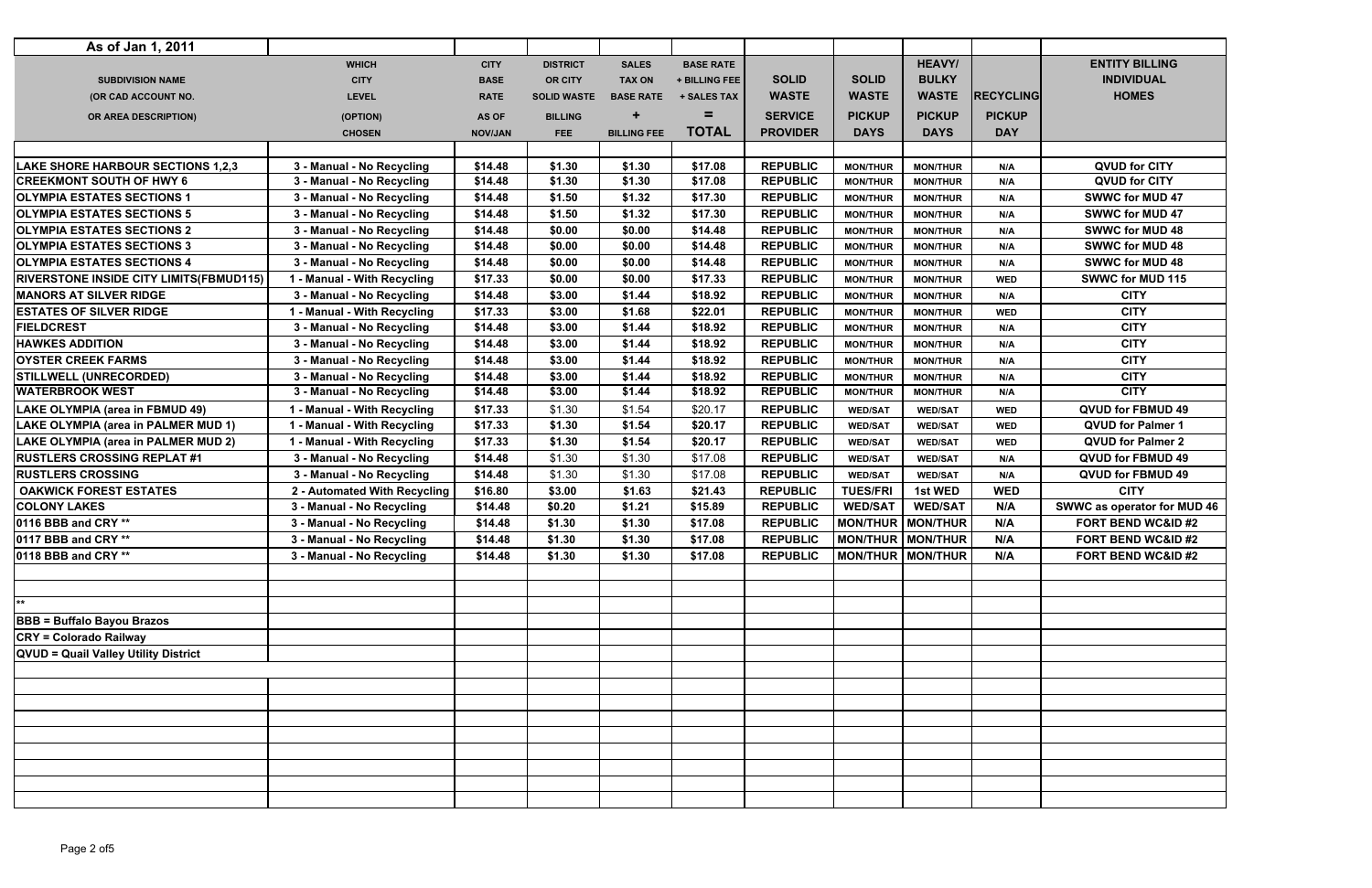| <b>HEAVY/</b><br><b>ENTITY BILLING</b><br><b>WHICH</b><br><b>CITY</b><br><b>DISTRICT</b><br><b>SALES</b><br><b>BASE RATE</b><br><b>SOLID</b><br><b>BULKY</b><br><b>INDIVIDUAL</b><br><b>SOLID</b><br><b>CITY</b><br><b>BASE</b><br><b>OR CITY</b><br><b>TAX ON</b><br>+ BILLING FEE<br><b>SUBDIVISION NAME</b><br><b>HOMES</b><br><b>WASTE</b><br><b>RECYCLING</b><br><b>WASTE</b><br><b>WASTE</b><br><b>LEVEL</b><br><b>RATE</b><br><b>SOLID WASTE</b><br><b>BASE RATE</b><br>(OR CAD ACCOUNT NO.<br>+ SALES TAX<br>Ξ<br><b>PICKUP</b><br><b>SERVICE</b><br><b>PICKUP</b><br><b>PICKUP</b><br><b>BILLING</b><br>(OPTION)<br><b>AS OF</b><br>OR AREA DESCRIPTION)<br><b>TOTAL</b><br><b>PROVIDER</b><br><b>DAYS</b><br><b>DAYS</b><br><b>DAY</b><br><b>CHOSEN</b><br><b>BILLING FEE</b><br><b>NOV/JAN</b><br><b>FEE</b><br><b>REPUBLIC</b><br>4-Automated Without Recycling<br>\$13.95<br>\$0.00<br>\$1.15<br>\$15.10<br><b>BLUE RIDGE WEST MUD</b><br><b>WED/SAT</b><br>1st WED<br>N/A<br>\$13.95<br>\$0.00<br>\$1.15<br>\$15.10<br><b>REPUBLIC</b><br><b>BLUE RIDGE WEST MUD</b><br><b>4-Automated Without Recycling</b><br>1st WED<br><b>WED/SAT</b><br>N/A<br>4-Automated Without Recycling<br>\$13.95<br>\$0.00<br>\$1.15<br>\$15.10<br><b>REPUBLIC</b><br><b>BLUE RIDGE WEST MUD</b><br>1st WED<br><b>WED/SAT</b><br>N/A<br>\$13.95<br>\$1.15<br>\$15.10<br><b>REPUBLIC</b><br>4-Automated Without Recycling<br>\$0.00<br><b>BLUE RIDGE WEST MUD</b><br><b>MON/THUR</b><br>1st WED<br>N/A<br>\$14.48<br>\$1.30<br>\$17.08<br><b>REPUBLIC</b><br>\$1.30<br>QVUD for MUD 26<br><b>WED/SAT</b><br><b>WED/SAT</b><br>N/A<br>QUAIL GREEN WEST 1 west of Columbia Blue Mill Automated Without Recycling<br>\$14.48<br><b>REPUBLIC</b><br>\$1.30<br>\$1.30<br>\$17.08<br>QVUD for MUD 26<br><b>WED/SAT</b><br><b>WED/SAT</b><br>N/A<br>4-Automated Without Recycling<br>\$14.48<br>\$1.30<br>\$1.30<br>\$17.08<br><b>REPUBLIC</b><br>QVUD for MUD 26<br><b>WED/SAT</b><br><b>WED/SAT</b><br>N/A<br><b>REPUBLIC</b><br>4-Automated Without Recycling<br>\$14.48<br>\$1.30<br>\$1.30<br>\$17.08<br>QVUD for MUD 26<br><b>WED/SAT</b><br>N/A<br><b>WED/SAT</b><br>\$14.48<br>\$1.30<br>\$1.30<br>\$17.08<br><b>REPUBLIC</b><br>QVUD<br>3 - Manual - No Recycling<br><b>WED/SAT</b><br><b>WED/SAT</b><br><b>WED/SAT</b><br>W<br>\$14.48<br>\$1.44<br>\$18.92<br><b>REPUBLIC</b><br><b>MON/THUR</b><br><b>MON/THUR</b><br>N/A<br><b>CITY</b><br>3 - Manual - No Recycling<br>\$3.00<br><b>CITY</b><br>\$13.95<br>\$1.40<br><b>REPUBLIC</b><br>4-Automated Without Recycling<br>\$3.00<br>\$18.35<br><b>MON/THUR</b><br>1st WED<br>N/A<br><b>CITY</b><br>\$14.48<br>\$3.00<br>\$1.44<br>\$18.92<br><b>REPUBLIC</b><br>3 - Manual - No Recycling<br><b>MON/THUR</b><br><b>MON/THUR</b><br>N/A<br>\$14.48<br>\$18.92<br><b>REPUBLIC</b><br><b>CITY</b><br>3 - Manual - No Recycling<br>\$3.00<br>\$1.44<br>N/A<br><b>MON/THUR</b><br><b>MON/THUR</b><br>\$14.48<br><b>CITY</b><br>\$3.00<br>\$1.44<br>\$18.92<br><b>REPUBLIC</b><br>3 - Manual - No Recycling<br><b>MON/THUR</b><br><b>MON/THUR</b><br>N/A<br>\$14.48<br>\$1.30<br>\$1.30<br><b>REPUBLIC</b><br>QVUD<br>3 - Manual - No Recycling<br>\$17.08<br><b>WED/SAT</b><br><b>MON/THUR</b><br>N/A<br>\$13.95<br>\$1.26<br>\$1.30<br>\$16.51<br><b>REPUBLIC</b><br><b>FORT BEND WC&amp;ID #2</b><br><b>4-Automated Without Recycling</b><br><b>WED/SAT</b><br>1st WED<br>N/A<br>\$14.48<br>\$1.30<br>\$1.30<br><b>REPUBLIC</b><br><b>WED/SAT</b><br><b>WED/SAT</b><br>QVUD for HC Fondren Rd<br>3 - Manual - No Recycling<br>\$17.08<br>N/A<br><b>REPUBLIC</b><br><b>WED/SAT</b><br><b>WED/SAT</b><br>\$14.48<br>\$2.39<br>\$16.87<br>N/A<br><b>BLUE RIDGE WEST MUD</b><br>3 - Manual - No Recycling<br>\$0.00<br>\$14.48<br>\$1.30<br><b>WED/SAT</b><br><b>WED/SAT</b><br>N/A<br>3 - Manual - No Recycling<br>\$1.30<br>\$17.08<br><b>REPUBLIC</b><br><b>QVUD</b><br><b>MON/THUR MON/THUR</b><br><b>CITY</b><br>3 - Manual - No Recycling<br>\$14.48<br>\$3.00<br>\$18.92<br><b>REPUBLIC</b><br>N/A<br>\$1.44<br>\$14.48<br><b>WED/SAT</b><br><b>WED/SAT</b><br>N/A<br><b>HUNTERS PARK HOA</b><br>3 - Manual - No Recycling<br>\$0.00<br>\$1.19<br>\$15.67<br><b>REPUBLIC</b><br>3 - Manual - No Recycling<br>\$14.48<br>\$1.30<br>\$1.30<br>\$17.08<br><b>REPUBLIC</b><br><b>WED/SAT</b><br><b>WED/SAT</b><br>N/A<br>WED/SAT   WED/SAT<br>N/A<br><b>MEADOWCREEK TOWNHOUSES</b><br>\$14.48<br>\$1.30<br>\$1.30<br>\$17.08<br><b>REPUBLIC</b><br>3 - Manual - No Recycling<br><b>NEWPOINT ESTATES-3</b><br>3 - Manual - No Recycling<br>\$1.44<br><b>REPUBLIC</b><br><b>WED/SAT</b><br><b>WED/SAT</b><br><b>CITY</b><br>\$14.48<br>\$3.00<br>\$18.92<br>N/A | As of Jan 1, 2011                          |  |  |  |  |  |
|----------------------------------------------------------------------------------------------------------------------------------------------------------------------------------------------------------------------------------------------------------------------------------------------------------------------------------------------------------------------------------------------------------------------------------------------------------------------------------------------------------------------------------------------------------------------------------------------------------------------------------------------------------------------------------------------------------------------------------------------------------------------------------------------------------------------------------------------------------------------------------------------------------------------------------------------------------------------------------------------------------------------------------------------------------------------------------------------------------------------------------------------------------------------------------------------------------------------------------------------------------------------------------------------------------------------------------------------------------------------------------------------------------------------------------------------------------------------------------------------------------------------------------------------------------------------------------------------------------------------------------------------------------------------------------------------------------------------------------------------------------------------------------------------------------------------------------------------------------------------------------------------------------------------------------------------------------------------------------------------------------------------------------------------------------------------------------------------------------------------------------------------------------------------------------------------------------------------------------------------------------------------------------------------------------------------------------------------------------------------------------------------------------------------------------------------------------------------------------------------------------------------------------------------------------------------------------------------------------------------------------------------------------------------------------------------------------------------------------------------------------------------------------------------------------------------------------------------------------------------------------------------------------------------------------------------------------------------------------------------------------------------------------------------------------------------------------------------------------------------------------------------------------------------------------------------------------------------------------------------------------------------------------------------------------------------------------------------------------------------------------------------------------------------------------------------------------------------------------------------------------------------------------------------------------------------------------------------------------------------------------------------------------------------------------------------------------------------------------------------------------------------------------------------------------------------------------------------------------------------------------------------------------------------------------------------------------------------------------------------------------------------------------------------------------------------------------------------------------------------------------------------------------------------------------------------------------------------------------------------------------------------------------------------------------------------------------------------------------------------------------------------------------------------------------------------------------------------------------------------------------------------------------------------------------------------------------------------------------------------------------------------------------------------------------------------------------|--------------------------------------------|--|--|--|--|--|
|                                                                                                                                                                                                                                                                                                                                                                                                                                                                                                                                                                                                                                                                                                                                                                                                                                                                                                                                                                                                                                                                                                                                                                                                                                                                                                                                                                                                                                                                                                                                                                                                                                                                                                                                                                                                                                                                                                                                                                                                                                                                                                                                                                                                                                                                                                                                                                                                                                                                                                                                                                                                                                                                                                                                                                                                                                                                                                                                                                                                                                                                                                                                                                                                                                                                                                                                                                                                                                                                                                                                                                                                                                                                                                                                                                                                                                                                                                                                                                                                                                                                                                                                                                                                                                                                                                                                                                                                                                                                                                                                                                                                                                                                                                          |                                            |  |  |  |  |  |
|                                                                                                                                                                                                                                                                                                                                                                                                                                                                                                                                                                                                                                                                                                                                                                                                                                                                                                                                                                                                                                                                                                                                                                                                                                                                                                                                                                                                                                                                                                                                                                                                                                                                                                                                                                                                                                                                                                                                                                                                                                                                                                                                                                                                                                                                                                                                                                                                                                                                                                                                                                                                                                                                                                                                                                                                                                                                                                                                                                                                                                                                                                                                                                                                                                                                                                                                                                                                                                                                                                                                                                                                                                                                                                                                                                                                                                                                                                                                                                                                                                                                                                                                                                                                                                                                                                                                                                                                                                                                                                                                                                                                                                                                                                          |                                            |  |  |  |  |  |
|                                                                                                                                                                                                                                                                                                                                                                                                                                                                                                                                                                                                                                                                                                                                                                                                                                                                                                                                                                                                                                                                                                                                                                                                                                                                                                                                                                                                                                                                                                                                                                                                                                                                                                                                                                                                                                                                                                                                                                                                                                                                                                                                                                                                                                                                                                                                                                                                                                                                                                                                                                                                                                                                                                                                                                                                                                                                                                                                                                                                                                                                                                                                                                                                                                                                                                                                                                                                                                                                                                                                                                                                                                                                                                                                                                                                                                                                                                                                                                                                                                                                                                                                                                                                                                                                                                                                                                                                                                                                                                                                                                                                                                                                                                          |                                            |  |  |  |  |  |
|                                                                                                                                                                                                                                                                                                                                                                                                                                                                                                                                                                                                                                                                                                                                                                                                                                                                                                                                                                                                                                                                                                                                                                                                                                                                                                                                                                                                                                                                                                                                                                                                                                                                                                                                                                                                                                                                                                                                                                                                                                                                                                                                                                                                                                                                                                                                                                                                                                                                                                                                                                                                                                                                                                                                                                                                                                                                                                                                                                                                                                                                                                                                                                                                                                                                                                                                                                                                                                                                                                                                                                                                                                                                                                                                                                                                                                                                                                                                                                                                                                                                                                                                                                                                                                                                                                                                                                                                                                                                                                                                                                                                                                                                                                          |                                            |  |  |  |  |  |
|                                                                                                                                                                                                                                                                                                                                                                                                                                                                                                                                                                                                                                                                                                                                                                                                                                                                                                                                                                                                                                                                                                                                                                                                                                                                                                                                                                                                                                                                                                                                                                                                                                                                                                                                                                                                                                                                                                                                                                                                                                                                                                                                                                                                                                                                                                                                                                                                                                                                                                                                                                                                                                                                                                                                                                                                                                                                                                                                                                                                                                                                                                                                                                                                                                                                                                                                                                                                                                                                                                                                                                                                                                                                                                                                                                                                                                                                                                                                                                                                                                                                                                                                                                                                                                                                                                                                                                                                                                                                                                                                                                                                                                                                                                          |                                            |  |  |  |  |  |
|                                                                                                                                                                                                                                                                                                                                                                                                                                                                                                                                                                                                                                                                                                                                                                                                                                                                                                                                                                                                                                                                                                                                                                                                                                                                                                                                                                                                                                                                                                                                                                                                                                                                                                                                                                                                                                                                                                                                                                                                                                                                                                                                                                                                                                                                                                                                                                                                                                                                                                                                                                                                                                                                                                                                                                                                                                                                                                                                                                                                                                                                                                                                                                                                                                                                                                                                                                                                                                                                                                                                                                                                                                                                                                                                                                                                                                                                                                                                                                                                                                                                                                                                                                                                                                                                                                                                                                                                                                                                                                                                                                                                                                                                                                          |                                            |  |  |  |  |  |
| <b>QVUD for MEADOWCREEK MUD</b><br>QVUD for MEADOWCREEK MUD                                                                                                                                                                                                                                                                                                                                                                                                                                                                                                                                                                                                                                                                                                                                                                                                                                                                                                                                                                                                                                                                                                                                                                                                                                                                                                                                                                                                                                                                                                                                                                                                                                                                                                                                                                                                                                                                                                                                                                                                                                                                                                                                                                                                                                                                                                                                                                                                                                                                                                                                                                                                                                                                                                                                                                                                                                                                                                                                                                                                                                                                                                                                                                                                                                                                                                                                                                                                                                                                                                                                                                                                                                                                                                                                                                                                                                                                                                                                                                                                                                                                                                                                                                                                                                                                                                                                                                                                                                                                                                                                                                                                                                              |                                            |  |  |  |  |  |
|                                                                                                                                                                                                                                                                                                                                                                                                                                                                                                                                                                                                                                                                                                                                                                                                                                                                                                                                                                                                                                                                                                                                                                                                                                                                                                                                                                                                                                                                                                                                                                                                                                                                                                                                                                                                                                                                                                                                                                                                                                                                                                                                                                                                                                                                                                                                                                                                                                                                                                                                                                                                                                                                                                                                                                                                                                                                                                                                                                                                                                                                                                                                                                                                                                                                                                                                                                                                                                                                                                                                                                                                                                                                                                                                                                                                                                                                                                                                                                                                                                                                                                                                                                                                                                                                                                                                                                                                                                                                                                                                                                                                                                                                                                          | <b>HUNTERS GLEN 1 &amp; 2</b>              |  |  |  |  |  |
|                                                                                                                                                                                                                                                                                                                                                                                                                                                                                                                                                                                                                                                                                                                                                                                                                                                                                                                                                                                                                                                                                                                                                                                                                                                                                                                                                                                                                                                                                                                                                                                                                                                                                                                                                                                                                                                                                                                                                                                                                                                                                                                                                                                                                                                                                                                                                                                                                                                                                                                                                                                                                                                                                                                                                                                                                                                                                                                                                                                                                                                                                                                                                                                                                                                                                                                                                                                                                                                                                                                                                                                                                                                                                                                                                                                                                                                                                                                                                                                                                                                                                                                                                                                                                                                                                                                                                                                                                                                                                                                                                                                                                                                                                                          | <b>HUNTERS GLEN 3</b>                      |  |  |  |  |  |
|                                                                                                                                                                                                                                                                                                                                                                                                                                                                                                                                                                                                                                                                                                                                                                                                                                                                                                                                                                                                                                                                                                                                                                                                                                                                                                                                                                                                                                                                                                                                                                                                                                                                                                                                                                                                                                                                                                                                                                                                                                                                                                                                                                                                                                                                                                                                                                                                                                                                                                                                                                                                                                                                                                                                                                                                                                                                                                                                                                                                                                                                                                                                                                                                                                                                                                                                                                                                                                                                                                                                                                                                                                                                                                                                                                                                                                                                                                                                                                                                                                                                                                                                                                                                                                                                                                                                                                                                                                                                                                                                                                                                                                                                                                          | <b>HUNTERS GLEN 4</b>                      |  |  |  |  |  |
|                                                                                                                                                                                                                                                                                                                                                                                                                                                                                                                                                                                                                                                                                                                                                                                                                                                                                                                                                                                                                                                                                                                                                                                                                                                                                                                                                                                                                                                                                                                                                                                                                                                                                                                                                                                                                                                                                                                                                                                                                                                                                                                                                                                                                                                                                                                                                                                                                                                                                                                                                                                                                                                                                                                                                                                                                                                                                                                                                                                                                                                                                                                                                                                                                                                                                                                                                                                                                                                                                                                                                                                                                                                                                                                                                                                                                                                                                                                                                                                                                                                                                                                                                                                                                                                                                                                                                                                                                                                                                                                                                                                                                                                                                                          | <b>HUNTERS GLEN 5</b>                      |  |  |  |  |  |
|                                                                                                                                                                                                                                                                                                                                                                                                                                                                                                                                                                                                                                                                                                                                                                                                                                                                                                                                                                                                                                                                                                                                                                                                                                                                                                                                                                                                                                                                                                                                                                                                                                                                                                                                                                                                                                                                                                                                                                                                                                                                                                                                                                                                                                                                                                                                                                                                                                                                                                                                                                                                                                                                                                                                                                                                                                                                                                                                                                                                                                                                                                                                                                                                                                                                                                                                                                                                                                                                                                                                                                                                                                                                                                                                                                                                                                                                                                                                                                                                                                                                                                                                                                                                                                                                                                                                                                                                                                                                                                                                                                                                                                                                                                          |                                            |  |  |  |  |  |
|                                                                                                                                                                                                                                                                                                                                                                                                                                                                                                                                                                                                                                                                                                                                                                                                                                                                                                                                                                                                                                                                                                                                                                                                                                                                                                                                                                                                                                                                                                                                                                                                                                                                                                                                                                                                                                                                                                                                                                                                                                                                                                                                                                                                                                                                                                                                                                                                                                                                                                                                                                                                                                                                                                                                                                                                                                                                                                                                                                                                                                                                                                                                                                                                                                                                                                                                                                                                                                                                                                                                                                                                                                                                                                                                                                                                                                                                                                                                                                                                                                                                                                                                                                                                                                                                                                                                                                                                                                                                                                                                                                                                                                                                                                          |                                            |  |  |  |  |  |
|                                                                                                                                                                                                                                                                                                                                                                                                                                                                                                                                                                                                                                                                                                                                                                                                                                                                                                                                                                                                                                                                                                                                                                                                                                                                                                                                                                                                                                                                                                                                                                                                                                                                                                                                                                                                                                                                                                                                                                                                                                                                                                                                                                                                                                                                                                                                                                                                                                                                                                                                                                                                                                                                                                                                                                                                                                                                                                                                                                                                                                                                                                                                                                                                                                                                                                                                                                                                                                                                                                                                                                                                                                                                                                                                                                                                                                                                                                                                                                                                                                                                                                                                                                                                                                                                                                                                                                                                                                                                                                                                                                                                                                                                                                          | <b>QUAIL GREEN WEST 2</b>                  |  |  |  |  |  |
|                                                                                                                                                                                                                                                                                                                                                                                                                                                                                                                                                                                                                                                                                                                                                                                                                                                                                                                                                                                                                                                                                                                                                                                                                                                                                                                                                                                                                                                                                                                                                                                                                                                                                                                                                                                                                                                                                                                                                                                                                                                                                                                                                                                                                                                                                                                                                                                                                                                                                                                                                                                                                                                                                                                                                                                                                                                                                                                                                                                                                                                                                                                                                                                                                                                                                                                                                                                                                                                                                                                                                                                                                                                                                                                                                                                                                                                                                                                                                                                                                                                                                                                                                                                                                                                                                                                                                                                                                                                                                                                                                                                                                                                                                                          | <b>QUAIL GREEN WEST 3</b>                  |  |  |  |  |  |
|                                                                                                                                                                                                                                                                                                                                                                                                                                                                                                                                                                                                                                                                                                                                                                                                                                                                                                                                                                                                                                                                                                                                                                                                                                                                                                                                                                                                                                                                                                                                                                                                                                                                                                                                                                                                                                                                                                                                                                                                                                                                                                                                                                                                                                                                                                                                                                                                                                                                                                                                                                                                                                                                                                                                                                                                                                                                                                                                                                                                                                                                                                                                                                                                                                                                                                                                                                                                                                                                                                                                                                                                                                                                                                                                                                                                                                                                                                                                                                                                                                                                                                                                                                                                                                                                                                                                                                                                                                                                                                                                                                                                                                                                                                          | <b>LANTERN LANE ADDITION</b>               |  |  |  |  |  |
|                                                                                                                                                                                                                                                                                                                                                                                                                                                                                                                                                                                                                                                                                                                                                                                                                                                                                                                                                                                                                                                                                                                                                                                                                                                                                                                                                                                                                                                                                                                                                                                                                                                                                                                                                                                                                                                                                                                                                                                                                                                                                                                                                                                                                                                                                                                                                                                                                                                                                                                                                                                                                                                                                                                                                                                                                                                                                                                                                                                                                                                                                                                                                                                                                                                                                                                                                                                                                                                                                                                                                                                                                                                                                                                                                                                                                                                                                                                                                                                                                                                                                                                                                                                                                                                                                                                                                                                                                                                                                                                                                                                                                                                                                                          | SILVER RIDGE 1, 2 & 3                      |  |  |  |  |  |
|                                                                                                                                                                                                                                                                                                                                                                                                                                                                                                                                                                                                                                                                                                                                                                                                                                                                                                                                                                                                                                                                                                                                                                                                                                                                                                                                                                                                                                                                                                                                                                                                                                                                                                                                                                                                                                                                                                                                                                                                                                                                                                                                                                                                                                                                                                                                                                                                                                                                                                                                                                                                                                                                                                                                                                                                                                                                                                                                                                                                                                                                                                                                                                                                                                                                                                                                                                                                                                                                                                                                                                                                                                                                                                                                                                                                                                                                                                                                                                                                                                                                                                                                                                                                                                                                                                                                                                                                                                                                                                                                                                                                                                                                                                          | WATERBROOK (east & west of Oyster Creek) p |  |  |  |  |  |
|                                                                                                                                                                                                                                                                                                                                                                                                                                                                                                                                                                                                                                                                                                                                                                                                                                                                                                                                                                                                                                                                                                                                                                                                                                                                                                                                                                                                                                                                                                                                                                                                                                                                                                                                                                                                                                                                                                                                                                                                                                                                                                                                                                                                                                                                                                                                                                                                                                                                                                                                                                                                                                                                                                                                                                                                                                                                                                                                                                                                                                                                                                                                                                                                                                                                                                                                                                                                                                                                                                                                                                                                                                                                                                                                                                                                                                                                                                                                                                                                                                                                                                                                                                                                                                                                                                                                                                                                                                                                                                                                                                                                                                                                                                          | <b>WATERBROOK 2</b>                        |  |  |  |  |  |
|                                                                                                                                                                                                                                                                                                                                                                                                                                                                                                                                                                                                                                                                                                                                                                                                                                                                                                                                                                                                                                                                                                                                                                                                                                                                                                                                                                                                                                                                                                                                                                                                                                                                                                                                                                                                                                                                                                                                                                                                                                                                                                                                                                                                                                                                                                                                                                                                                                                                                                                                                                                                                                                                                                                                                                                                                                                                                                                                                                                                                                                                                                                                                                                                                                                                                                                                                                                                                                                                                                                                                                                                                                                                                                                                                                                                                                                                                                                                                                                                                                                                                                                                                                                                                                                                                                                                                                                                                                                                                                                                                                                                                                                                                                          | <b>WATERBROOK 3 (AKA SILVER RIDGE 3)</b>   |  |  |  |  |  |
|                                                                                                                                                                                                                                                                                                                                                                                                                                                                                                                                                                                                                                                                                                                                                                                                                                                                                                                                                                                                                                                                                                                                                                                                                                                                                                                                                                                                                                                                                                                                                                                                                                                                                                                                                                                                                                                                                                                                                                                                                                                                                                                                                                                                                                                                                                                                                                                                                                                                                                                                                                                                                                                                                                                                                                                                                                                                                                                                                                                                                                                                                                                                                                                                                                                                                                                                                                                                                                                                                                                                                                                                                                                                                                                                                                                                                                                                                                                                                                                                                                                                                                                                                                                                                                                                                                                                                                                                                                                                                                                                                                                                                                                                                                          | <b>WESTPOINT ESTATES</b>                   |  |  |  |  |  |
|                                                                                                                                                                                                                                                                                                                                                                                                                                                                                                                                                                                                                                                                                                                                                                                                                                                                                                                                                                                                                                                                                                                                                                                                                                                                                                                                                                                                                                                                                                                                                                                                                                                                                                                                                                                                                                                                                                                                                                                                                                                                                                                                                                                                                                                                                                                                                                                                                                                                                                                                                                                                                                                                                                                                                                                                                                                                                                                                                                                                                                                                                                                                                                                                                                                                                                                                                                                                                                                                                                                                                                                                                                                                                                                                                                                                                                                                                                                                                                                                                                                                                                                                                                                                                                                                                                                                                                                                                                                                                                                                                                                                                                                                                                          | <b>QUAIL VALLEY TOWN HOMES II</b>          |  |  |  |  |  |
|                                                                                                                                                                                                                                                                                                                                                                                                                                                                                                                                                                                                                                                                                                                                                                                                                                                                                                                                                                                                                                                                                                                                                                                                                                                                                                                                                                                                                                                                                                                                                                                                                                                                                                                                                                                                                                                                                                                                                                                                                                                                                                                                                                                                                                                                                                                                                                                                                                                                                                                                                                                                                                                                                                                                                                                                                                                                                                                                                                                                                                                                                                                                                                                                                                                                                                                                                                                                                                                                                                                                                                                                                                                                                                                                                                                                                                                                                                                                                                                                                                                                                                                                                                                                                                                                                                                                                                                                                                                                                                                                                                                                                                                                                                          | <b>HUNTERS GREEN</b>                       |  |  |  |  |  |
|                                                                                                                                                                                                                                                                                                                                                                                                                                                                                                                                                                                                                                                                                                                                                                                                                                                                                                                                                                                                                                                                                                                                                                                                                                                                                                                                                                                                                                                                                                                                                                                                                                                                                                                                                                                                                                                                                                                                                                                                                                                                                                                                                                                                                                                                                                                                                                                                                                                                                                                                                                                                                                                                                                                                                                                                                                                                                                                                                                                                                                                                                                                                                                                                                                                                                                                                                                                                                                                                                                                                                                                                                                                                                                                                                                                                                                                                                                                                                                                                                                                                                                                                                                                                                                                                                                                                                                                                                                                                                                                                                                                                                                                                                                          | <b>FONDREN PARK</b>                        |  |  |  |  |  |
|                                                                                                                                                                                                                                                                                                                                                                                                                                                                                                                                                                                                                                                                                                                                                                                                                                                                                                                                                                                                                                                                                                                                                                                                                                                                                                                                                                                                                                                                                                                                                                                                                                                                                                                                                                                                                                                                                                                                                                                                                                                                                                                                                                                                                                                                                                                                                                                                                                                                                                                                                                                                                                                                                                                                                                                                                                                                                                                                                                                                                                                                                                                                                                                                                                                                                                                                                                                                                                                                                                                                                                                                                                                                                                                                                                                                                                                                                                                                                                                                                                                                                                                                                                                                                                                                                                                                                                                                                                                                                                                                                                                                                                                                                                          | <b>HUNTERS POINT ESTATES</b>               |  |  |  |  |  |
|                                                                                                                                                                                                                                                                                                                                                                                                                                                                                                                                                                                                                                                                                                                                                                                                                                                                                                                                                                                                                                                                                                                                                                                                                                                                                                                                                                                                                                                                                                                                                                                                                                                                                                                                                                                                                                                                                                                                                                                                                                                                                                                                                                                                                                                                                                                                                                                                                                                                                                                                                                                                                                                                                                                                                                                                                                                                                                                                                                                                                                                                                                                                                                                                                                                                                                                                                                                                                                                                                                                                                                                                                                                                                                                                                                                                                                                                                                                                                                                                                                                                                                                                                                                                                                                                                                                                                                                                                                                                                                                                                                                                                                                                                                          | <b>QUAIL VALLEY EAST</b>                   |  |  |  |  |  |
|                                                                                                                                                                                                                                                                                                                                                                                                                                                                                                                                                                                                                                                                                                                                                                                                                                                                                                                                                                                                                                                                                                                                                                                                                                                                                                                                                                                                                                                                                                                                                                                                                                                                                                                                                                                                                                                                                                                                                                                                                                                                                                                                                                                                                                                                                                                                                                                                                                                                                                                                                                                                                                                                                                                                                                                                                                                                                                                                                                                                                                                                                                                                                                                                                                                                                                                                                                                                                                                                                                                                                                                                                                                                                                                                                                                                                                                                                                                                                                                                                                                                                                                                                                                                                                                                                                                                                                                                                                                                                                                                                                                                                                                                                                          | <b>BLACK CREEK VILLAGE</b>                 |  |  |  |  |  |
|                                                                                                                                                                                                                                                                                                                                                                                                                                                                                                                                                                                                                                                                                                                                                                                                                                                                                                                                                                                                                                                                                                                                                                                                                                                                                                                                                                                                                                                                                                                                                                                                                                                                                                                                                                                                                                                                                                                                                                                                                                                                                                                                                                                                                                                                                                                                                                                                                                                                                                                                                                                                                                                                                                                                                                                                                                                                                                                                                                                                                                                                                                                                                                                                                                                                                                                                                                                                                                                                                                                                                                                                                                                                                                                                                                                                                                                                                                                                                                                                                                                                                                                                                                                                                                                                                                                                                                                                                                                                                                                                                                                                                                                                                                          | <b>HUNTERS PARK</b>                        |  |  |  |  |  |
|                                                                                                                                                                                                                                                                                                                                                                                                                                                                                                                                                                                                                                                                                                                                                                                                                                                                                                                                                                                                                                                                                                                                                                                                                                                                                                                                                                                                                                                                                                                                                                                                                                                                                                                                                                                                                                                                                                                                                                                                                                                                                                                                                                                                                                                                                                                                                                                                                                                                                                                                                                                                                                                                                                                                                                                                                                                                                                                                                                                                                                                                                                                                                                                                                                                                                                                                                                                                                                                                                                                                                                                                                                                                                                                                                                                                                                                                                                                                                                                                                                                                                                                                                                                                                                                                                                                                                                                                                                                                                                                                                                                                                                                                                                          | <b>MEADOWCREEK</b>                         |  |  |  |  |  |
|                                                                                                                                                                                                                                                                                                                                                                                                                                                                                                                                                                                                                                                                                                                                                                                                                                                                                                                                                                                                                                                                                                                                                                                                                                                                                                                                                                                                                                                                                                                                                                                                                                                                                                                                                                                                                                                                                                                                                                                                                                                                                                                                                                                                                                                                                                                                                                                                                                                                                                                                                                                                                                                                                                                                                                                                                                                                                                                                                                                                                                                                                                                                                                                                                                                                                                                                                                                                                                                                                                                                                                                                                                                                                                                                                                                                                                                                                                                                                                                                                                                                                                                                                                                                                                                                                                                                                                                                                                                                                                                                                                                                                                                                                                          |                                            |  |  |  |  |  |
|                                                                                                                                                                                                                                                                                                                                                                                                                                                                                                                                                                                                                                                                                                                                                                                                                                                                                                                                                                                                                                                                                                                                                                                                                                                                                                                                                                                                                                                                                                                                                                                                                                                                                                                                                                                                                                                                                                                                                                                                                                                                                                                                                                                                                                                                                                                                                                                                                                                                                                                                                                                                                                                                                                                                                                                                                                                                                                                                                                                                                                                                                                                                                                                                                                                                                                                                                                                                                                                                                                                                                                                                                                                                                                                                                                                                                                                                                                                                                                                                                                                                                                                                                                                                                                                                                                                                                                                                                                                                                                                                                                                                                                                                                                          |                                            |  |  |  |  |  |
|                                                                                                                                                                                                                                                                                                                                                                                                                                                                                                                                                                                                                                                                                                                                                                                                                                                                                                                                                                                                                                                                                                                                                                                                                                                                                                                                                                                                                                                                                                                                                                                                                                                                                                                                                                                                                                                                                                                                                                                                                                                                                                                                                                                                                                                                                                                                                                                                                                                                                                                                                                                                                                                                                                                                                                                                                                                                                                                                                                                                                                                                                                                                                                                                                                                                                                                                                                                                                                                                                                                                                                                                                                                                                                                                                                                                                                                                                                                                                                                                                                                                                                                                                                                                                                                                                                                                                                                                                                                                                                                                                                                                                                                                                                          |                                            |  |  |  |  |  |
|                                                                                                                                                                                                                                                                                                                                                                                                                                                                                                                                                                                                                                                                                                                                                                                                                                                                                                                                                                                                                                                                                                                                                                                                                                                                                                                                                                                                                                                                                                                                                                                                                                                                                                                                                                                                                                                                                                                                                                                                                                                                                                                                                                                                                                                                                                                                                                                                                                                                                                                                                                                                                                                                                                                                                                                                                                                                                                                                                                                                                                                                                                                                                                                                                                                                                                                                                                                                                                                                                                                                                                                                                                                                                                                                                                                                                                                                                                                                                                                                                                                                                                                                                                                                                                                                                                                                                                                                                                                                                                                                                                                                                                                                                                          |                                            |  |  |  |  |  |
|                                                                                                                                                                                                                                                                                                                                                                                                                                                                                                                                                                                                                                                                                                                                                                                                                                                                                                                                                                                                                                                                                                                                                                                                                                                                                                                                                                                                                                                                                                                                                                                                                                                                                                                                                                                                                                                                                                                                                                                                                                                                                                                                                                                                                                                                                                                                                                                                                                                                                                                                                                                                                                                                                                                                                                                                                                                                                                                                                                                                                                                                                                                                                                                                                                                                                                                                                                                                                                                                                                                                                                                                                                                                                                                                                                                                                                                                                                                                                                                                                                                                                                                                                                                                                                                                                                                                                                                                                                                                                                                                                                                                                                                                                                          |                                            |  |  |  |  |  |
|                                                                                                                                                                                                                                                                                                                                                                                                                                                                                                                                                                                                                                                                                                                                                                                                                                                                                                                                                                                                                                                                                                                                                                                                                                                                                                                                                                                                                                                                                                                                                                                                                                                                                                                                                                                                                                                                                                                                                                                                                                                                                                                                                                                                                                                                                                                                                                                                                                                                                                                                                                                                                                                                                                                                                                                                                                                                                                                                                                                                                                                                                                                                                                                                                                                                                                                                                                                                                                                                                                                                                                                                                                                                                                                                                                                                                                                                                                                                                                                                                                                                                                                                                                                                                                                                                                                                                                                                                                                                                                                                                                                                                                                                                                          |                                            |  |  |  |  |  |
|                                                                                                                                                                                                                                                                                                                                                                                                                                                                                                                                                                                                                                                                                                                                                                                                                                                                                                                                                                                                                                                                                                                                                                                                                                                                                                                                                                                                                                                                                                                                                                                                                                                                                                                                                                                                                                                                                                                                                                                                                                                                                                                                                                                                                                                                                                                                                                                                                                                                                                                                                                                                                                                                                                                                                                                                                                                                                                                                                                                                                                                                                                                                                                                                                                                                                                                                                                                                                                                                                                                                                                                                                                                                                                                                                                                                                                                                                                                                                                                                                                                                                                                                                                                                                                                                                                                                                                                                                                                                                                                                                                                                                                                                                                          |                                            |  |  |  |  |  |
|                                                                                                                                                                                                                                                                                                                                                                                                                                                                                                                                                                                                                                                                                                                                                                                                                                                                                                                                                                                                                                                                                                                                                                                                                                                                                                                                                                                                                                                                                                                                                                                                                                                                                                                                                                                                                                                                                                                                                                                                                                                                                                                                                                                                                                                                                                                                                                                                                                                                                                                                                                                                                                                                                                                                                                                                                                                                                                                                                                                                                                                                                                                                                                                                                                                                                                                                                                                                                                                                                                                                                                                                                                                                                                                                                                                                                                                                                                                                                                                                                                                                                                                                                                                                                                                                                                                                                                                                                                                                                                                                                                                                                                                                                                          |                                            |  |  |  |  |  |
|                                                                                                                                                                                                                                                                                                                                                                                                                                                                                                                                                                                                                                                                                                                                                                                                                                                                                                                                                                                                                                                                                                                                                                                                                                                                                                                                                                                                                                                                                                                                                                                                                                                                                                                                                                                                                                                                                                                                                                                                                                                                                                                                                                                                                                                                                                                                                                                                                                                                                                                                                                                                                                                                                                                                                                                                                                                                                                                                                                                                                                                                                                                                                                                                                                                                                                                                                                                                                                                                                                                                                                                                                                                                                                                                                                                                                                                                                                                                                                                                                                                                                                                                                                                                                                                                                                                                                                                                                                                                                                                                                                                                                                                                                                          |                                            |  |  |  |  |  |
|                                                                                                                                                                                                                                                                                                                                                                                                                                                                                                                                                                                                                                                                                                                                                                                                                                                                                                                                                                                                                                                                                                                                                                                                                                                                                                                                                                                                                                                                                                                                                                                                                                                                                                                                                                                                                                                                                                                                                                                                                                                                                                                                                                                                                                                                                                                                                                                                                                                                                                                                                                                                                                                                                                                                                                                                                                                                                                                                                                                                                                                                                                                                                                                                                                                                                                                                                                                                                                                                                                                                                                                                                                                                                                                                                                                                                                                                                                                                                                                                                                                                                                                                                                                                                                                                                                                                                                                                                                                                                                                                                                                                                                                                                                          |                                            |  |  |  |  |  |
|                                                                                                                                                                                                                                                                                                                                                                                                                                                                                                                                                                                                                                                                                                                                                                                                                                                                                                                                                                                                                                                                                                                                                                                                                                                                                                                                                                                                                                                                                                                                                                                                                                                                                                                                                                                                                                                                                                                                                                                                                                                                                                                                                                                                                                                                                                                                                                                                                                                                                                                                                                                                                                                                                                                                                                                                                                                                                                                                                                                                                                                                                                                                                                                                                                                                                                                                                                                                                                                                                                                                                                                                                                                                                                                                                                                                                                                                                                                                                                                                                                                                                                                                                                                                                                                                                                                                                                                                                                                                                                                                                                                                                                                                                                          |                                            |  |  |  |  |  |
|                                                                                                                                                                                                                                                                                                                                                                                                                                                                                                                                                                                                                                                                                                                                                                                                                                                                                                                                                                                                                                                                                                                                                                                                                                                                                                                                                                                                                                                                                                                                                                                                                                                                                                                                                                                                                                                                                                                                                                                                                                                                                                                                                                                                                                                                                                                                                                                                                                                                                                                                                                                                                                                                                                                                                                                                                                                                                                                                                                                                                                                                                                                                                                                                                                                                                                                                                                                                                                                                                                                                                                                                                                                                                                                                                                                                                                                                                                                                                                                                                                                                                                                                                                                                                                                                                                                                                                                                                                                                                                                                                                                                                                                                                                          |                                            |  |  |  |  |  |
|                                                                                                                                                                                                                                                                                                                                                                                                                                                                                                                                                                                                                                                                                                                                                                                                                                                                                                                                                                                                                                                                                                                                                                                                                                                                                                                                                                                                                                                                                                                                                                                                                                                                                                                                                                                                                                                                                                                                                                                                                                                                                                                                                                                                                                                                                                                                                                                                                                                                                                                                                                                                                                                                                                                                                                                                                                                                                                                                                                                                                                                                                                                                                                                                                                                                                                                                                                                                                                                                                                                                                                                                                                                                                                                                                                                                                                                                                                                                                                                                                                                                                                                                                                                                                                                                                                                                                                                                                                                                                                                                                                                                                                                                                                          |                                            |  |  |  |  |  |
|                                                                                                                                                                                                                                                                                                                                                                                                                                                                                                                                                                                                                                                                                                                                                                                                                                                                                                                                                                                                                                                                                                                                                                                                                                                                                                                                                                                                                                                                                                                                                                                                                                                                                                                                                                                                                                                                                                                                                                                                                                                                                                                                                                                                                                                                                                                                                                                                                                                                                                                                                                                                                                                                                                                                                                                                                                                                                                                                                                                                                                                                                                                                                                                                                                                                                                                                                                                                                                                                                                                                                                                                                                                                                                                                                                                                                                                                                                                                                                                                                                                                                                                                                                                                                                                                                                                                                                                                                                                                                                                                                                                                                                                                                                          |                                            |  |  |  |  |  |
|                                                                                                                                                                                                                                                                                                                                                                                                                                                                                                                                                                                                                                                                                                                                                                                                                                                                                                                                                                                                                                                                                                                                                                                                                                                                                                                                                                                                                                                                                                                                                                                                                                                                                                                                                                                                                                                                                                                                                                                                                                                                                                                                                                                                                                                                                                                                                                                                                                                                                                                                                                                                                                                                                                                                                                                                                                                                                                                                                                                                                                                                                                                                                                                                                                                                                                                                                                                                                                                                                                                                                                                                                                                                                                                                                                                                                                                                                                                                                                                                                                                                                                                                                                                                                                                                                                                                                                                                                                                                                                                                                                                                                                                                                                          |                                            |  |  |  |  |  |
|                                                                                                                                                                                                                                                                                                                                                                                                                                                                                                                                                                                                                                                                                                                                                                                                                                                                                                                                                                                                                                                                                                                                                                                                                                                                                                                                                                                                                                                                                                                                                                                                                                                                                                                                                                                                                                                                                                                                                                                                                                                                                                                                                                                                                                                                                                                                                                                                                                                                                                                                                                                                                                                                                                                                                                                                                                                                                                                                                                                                                                                                                                                                                                                                                                                                                                                                                                                                                                                                                                                                                                                                                                                                                                                                                                                                                                                                                                                                                                                                                                                                                                                                                                                                                                                                                                                                                                                                                                                                                                                                                                                                                                                                                                          |                                            |  |  |  |  |  |
|                                                                                                                                                                                                                                                                                                                                                                                                                                                                                                                                                                                                                                                                                                                                                                                                                                                                                                                                                                                                                                                                                                                                                                                                                                                                                                                                                                                                                                                                                                                                                                                                                                                                                                                                                                                                                                                                                                                                                                                                                                                                                                                                                                                                                                                                                                                                                                                                                                                                                                                                                                                                                                                                                                                                                                                                                                                                                                                                                                                                                                                                                                                                                                                                                                                                                                                                                                                                                                                                                                                                                                                                                                                                                                                                                                                                                                                                                                                                                                                                                                                                                                                                                                                                                                                                                                                                                                                                                                                                                                                                                                                                                                                                                                          |                                            |  |  |  |  |  |
|                                                                                                                                                                                                                                                                                                                                                                                                                                                                                                                                                                                                                                                                                                                                                                                                                                                                                                                                                                                                                                                                                                                                                                                                                                                                                                                                                                                                                                                                                                                                                                                                                                                                                                                                                                                                                                                                                                                                                                                                                                                                                                                                                                                                                                                                                                                                                                                                                                                                                                                                                                                                                                                                                                                                                                                                                                                                                                                                                                                                                                                                                                                                                                                                                                                                                                                                                                                                                                                                                                                                                                                                                                                                                                                                                                                                                                                                                                                                                                                                                                                                                                                                                                                                                                                                                                                                                                                                                                                                                                                                                                                                                                                                                                          |                                            |  |  |  |  |  |